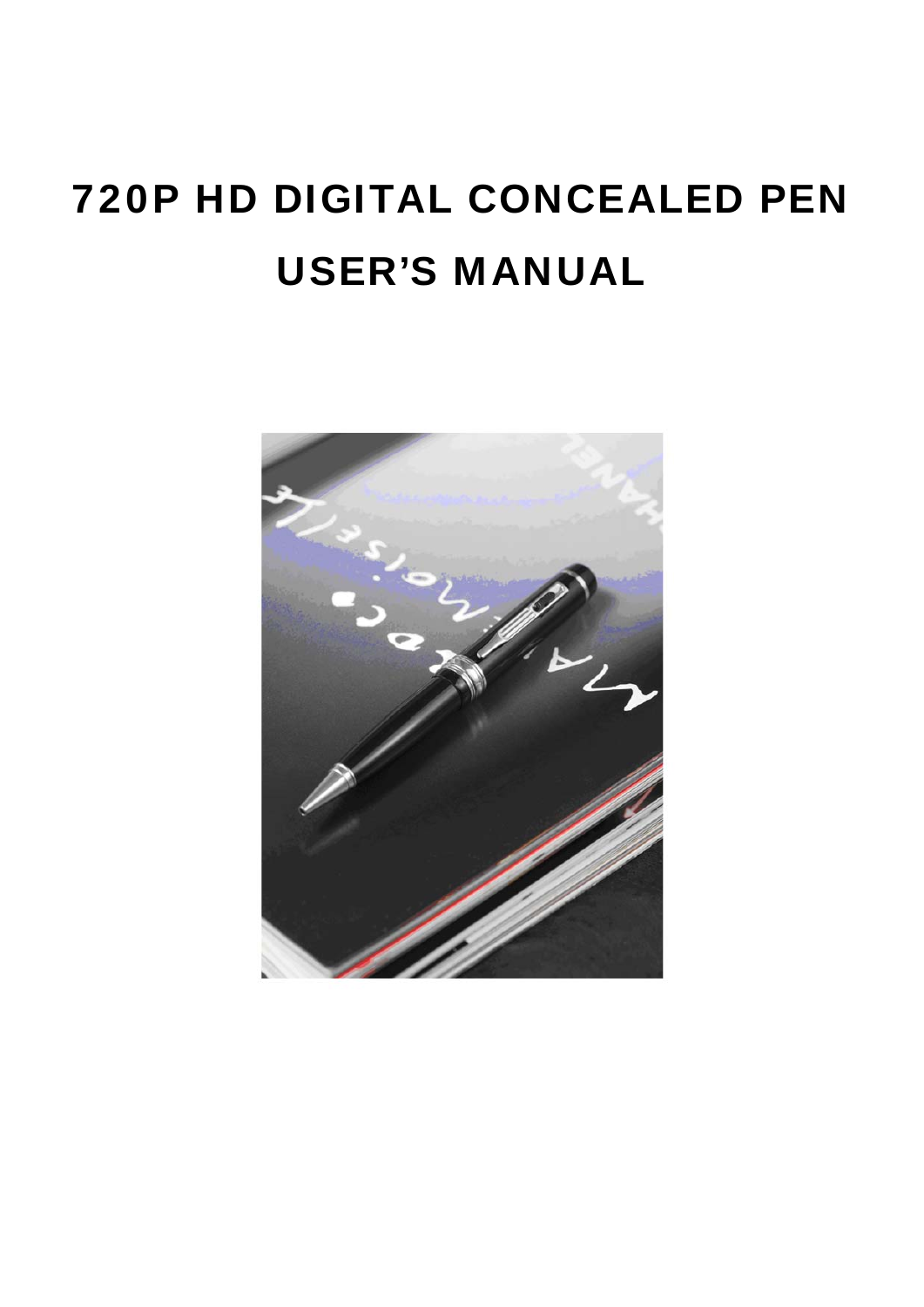# **1,Profile**

Thanks for you choosing this product.

It is the first HD record pen with Lovely Design, High Resolution Video, excellent Photo, Quality Audio, Webcam and USB Drive.

This multifunctional design is just for Reporters,Emergency records,Record Live clips,Entertainment,Leisure Records, Sports Records, Records of teaching aids, Home security monitoring, Law Enforcement forrensic evidence,Travel Records of human scenery,Outdoor adventure records,Auxiliary memory.

# **2,Structure**



| No. | <b>Part</b>          | <b>Description</b>                                                                            |
|-----|----------------------|-----------------------------------------------------------------------------------------------|
| 1   | <b>Operation Key</b> | It's multifunction key, including: Start Video, Stop<br>video, Snap, Start Audio, Stop Audio. |
| 2   | Lence                | Taking in Video Signal                                                                        |
| 3   | Microphone           | Taking in Audio Signal                                                                        |
| 4   | Indicator            | Built-in Blue and Red indicators, it is for indicating the working<br>status.                 |
| 5   | Mode Switch          | " $\mathbb{D}$ " Turn On, Reset                                                               |
|     |                      | "2" Turn On, Photo, Video                                                                     |
|     |                      | " <sub>(3</sub> )" Audio                                                                      |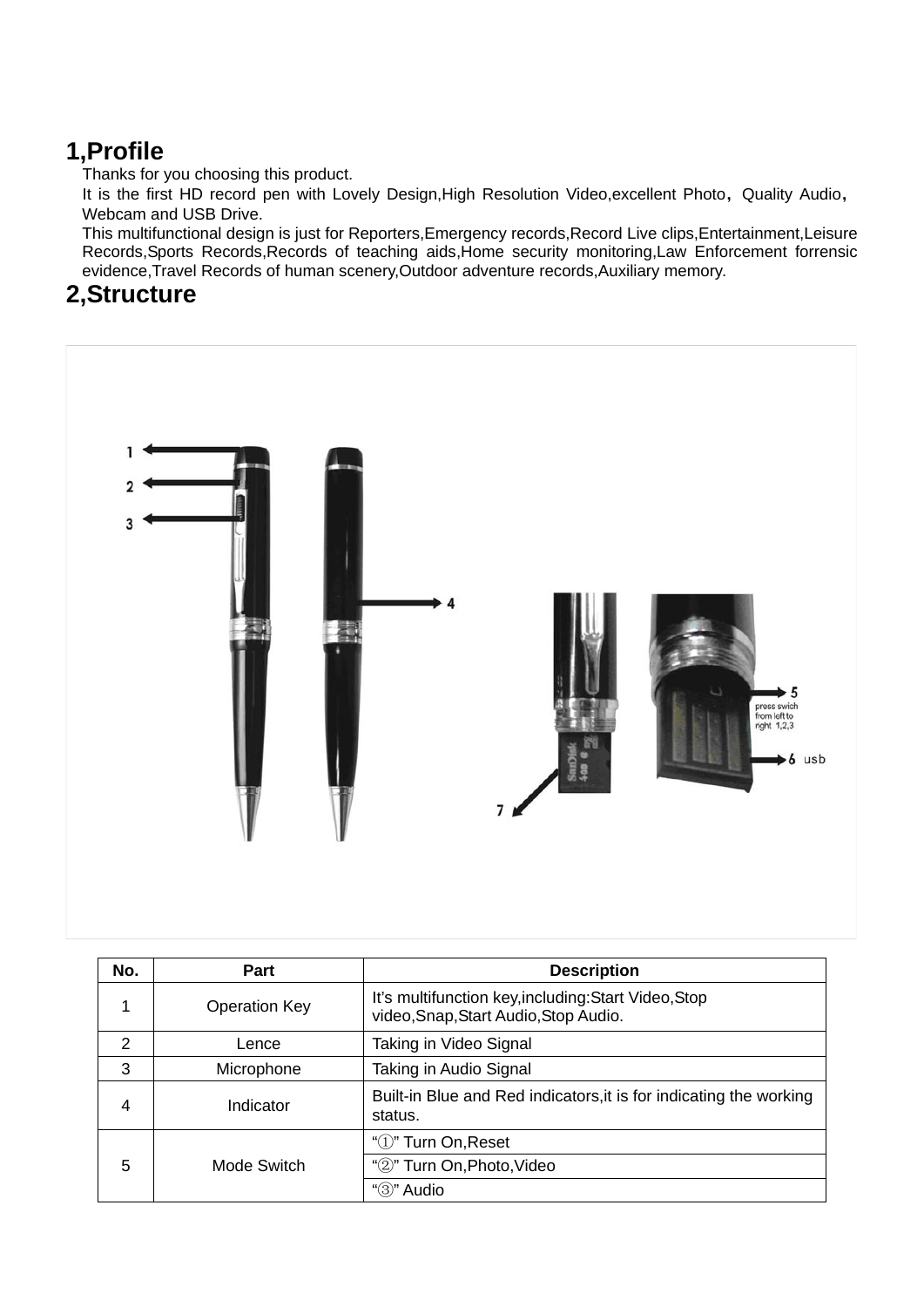| USB<br>⊦Interface | <b>USB Interface</b> |
|-------------------|----------------------|
| Micro SD Slot     | <b>SD Card Slot</b>  |

# **3,Operation**

# **A**, **On/Off**

1,Turn On

- $\blacklozenge$  After you Switch the Key,5 to  $\oslash$ , the equipment will turn on. The red and blue indicator is burning to enter into the initialization state.
- After the initialization finish,the red indicator is off.
- $\blacklozenge$  The equipment is in the status of photo, the blue indicator is burning.

Notice:

After you push the key,5 to 2, then, do not operate it untill it enters into the photo status.

2, Turn Off

After you switch the Key,5 to ①,the indicators will be off.It means the Equipment is off now.

Notice:

If the equipment is working,please save the file before turning off.

# **B, Photo**

- $\blacklozenge$  After you turn on the equipment, it is in the status of photo standby.
- $\blacklozenge$  If it is in the status of Standby, the blue indicator is burning.
- When you press the operation key one time,the blue indicator flash one time.It means the equipment take one phone.

#### Notice:

If you want to get the quality picture,please pay attention to the following experience.

- Please take photo in the lit environment.
- Do not Shake.
- The distance between object and lence should be more than 50cm.

#### **C, Video**

- In the status of Photo Standy, please press the Operation Key for 2 seconds. The red indicator is burning,then start to flash evenly.The blue indicator is off.The equipment enter into the status of video.
- After you press the operation key again to stop the video and save the file.The flashing red indicator turn off,the blue light is burning.

Notice:

If you want to get the quality vido,please pay attention to the following experience.

- Please take photo in the lit environment.
- Do not Shake.
- The distance between object and lence should be more than 50cm.
- Please do not block the micphon to get better audio.

#### **D,Audio**

- Please switch the Key,5 to 3. The equipment will be in the status of Audio Standby. The blue indicator is burning.
- ◆ When you press the Operation Key,it starts to take audio.The burning blue indicator starts to flash evenly.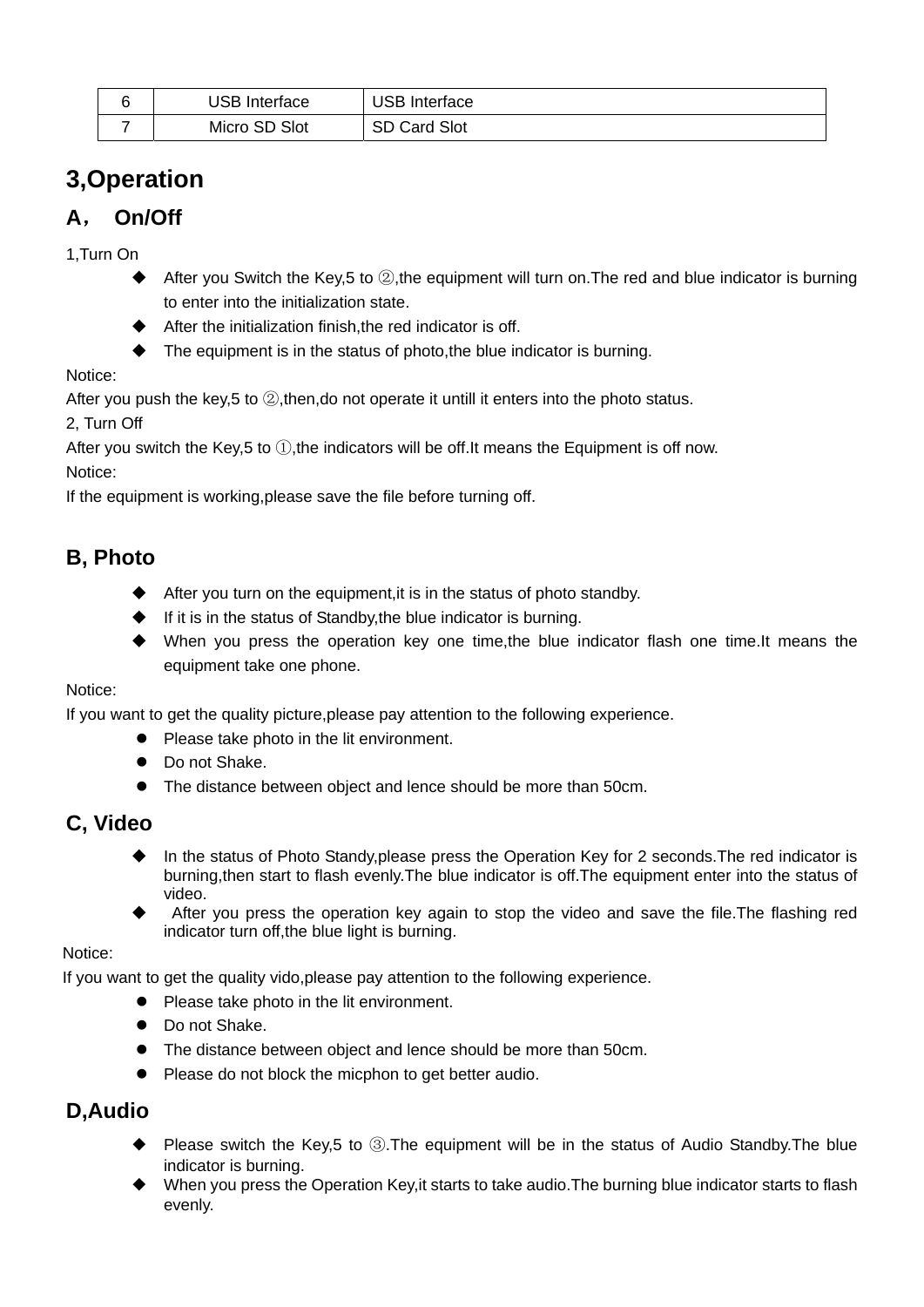When you press the Operation Key again to stop audio and save the file. The flash blue indicator becomes burning.

Notice:

Do not block the microphone when the equipment is taking audio.

#### **E,Webcam**

- Please switch the Key,5 to ②,then,connect the equipment to PC.
- When you open "My Computure",if you can find the sign of webcame.It means the equipment can be used as webcam now.

Notice:

- If it is the first time to use this equipment webcam function,please install the drive programe in CD firstly.The drive program only work in the Windows system.
- Because of the unknown reason,sometimes,the computure can not find the webcame.You need to try again the connection.

#### **F, U Disc**

- Please turn off the equipment before connect it to PC.The red indicator will be burning.You can find the U Disc Sign in computure.
- $-0$   $x$  $\Theta$ **Back** Search Folders III **OF**  $\bullet$   $\rightarrow$  Go are this fold  $2^{1}$  $\overline{\mathbb{Z}}$ **Stop a Hardware** Confirm devices to be stopped, Choose OK to continue. Hard Windows will attempt to stop the following devices. After the devices a<br>stopped they may be removed safely.  $\begin{array}{c}\n\frac{1}{2} \\
0 \\
0 \\
0\n\end{array}$ GUSB Mass Storage Device Generic volume - (F:)<br>
Syntek USB MSDC USB Device Ĝ SI **USB M**  $\overline{a}$  $Propeties$  $\underline{\mathsf{Stop}}$ Display device components Close 2 objects 21 bytes My Computer  $\begin{array}{|c|c|c|c|c|}\hline \textbf{C} & \textbf{O} & \textbf{C} \end{array}$   $\begin{array}{|c|c|c|c|c|}\hline \textbf{F} & \textbf{Removable Disk (F.)} \end{array}$ 2 - A 3 to 11:45 AM
- The files was saved in:Disc\DCIM\100DSCIM

#### **G,Time Reset**

- The time is showed as the form: YYYY.MM.DD HH.MM.SS
- **Please connect it to PC when the equipment is off. Then, turn on mass storage device, you can set** up a new file in the name of "time.txt"(The name must be compltely same as this)
- Open the file you setup, input the time as following form: YYYY.MM.DD HH.MM.SS
- After you save the file,uninstall the equipment to turn on it again.The time reset finishes.

#### **H,Recharge**

Please connect the equipment to PC or Power Supply to recharge it. During recharging, the red indicator flash slowly. When it is full, the red indicator is burning.